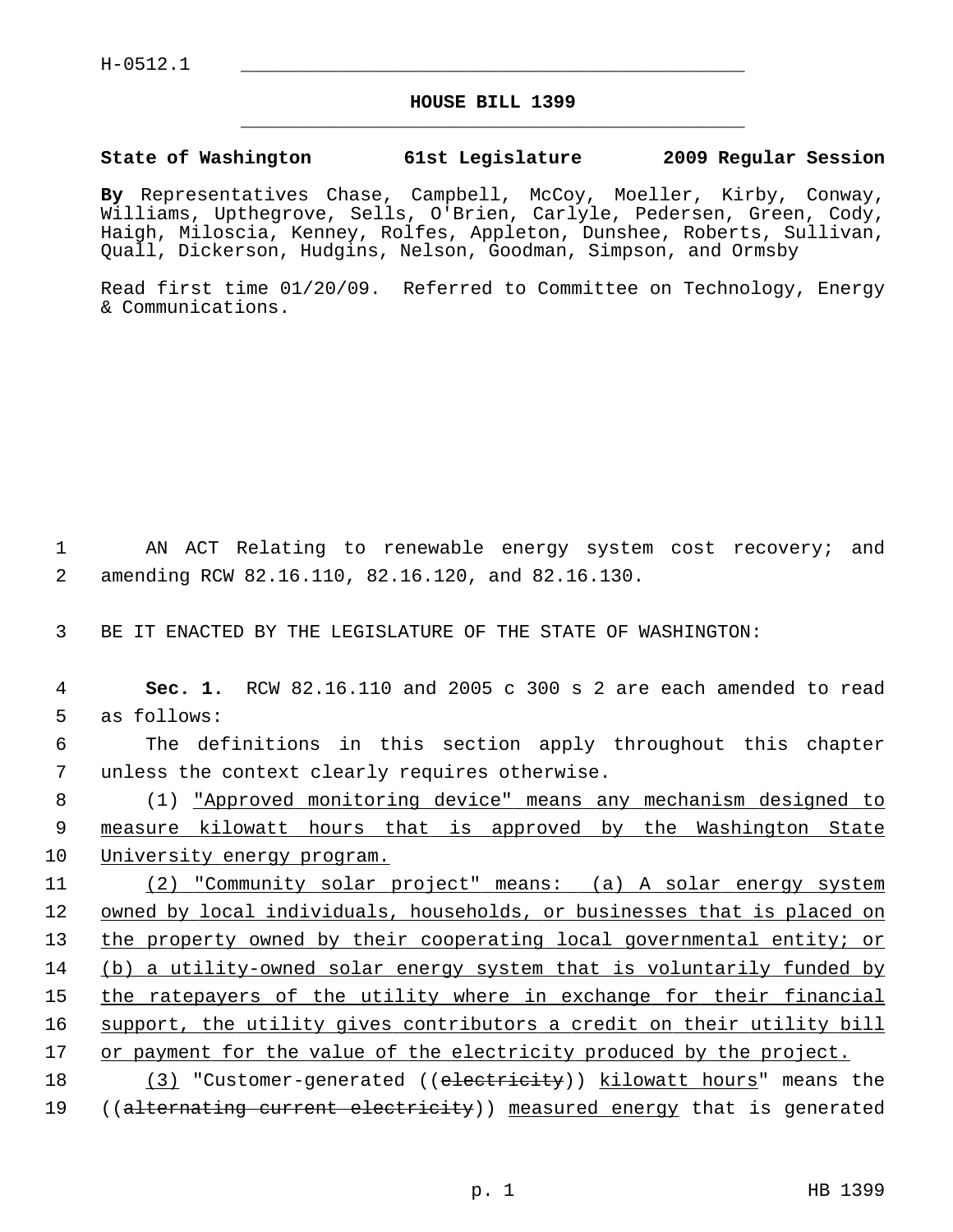1 from a renewable energy system located on an individual's, businesses', 2 or local government's real property that is also provided electricity 3 generated by a light and power business. Except for community solar 4 projects, a system located on a leasehold interest does not qualify 5 under this definition. (("Customer-generated electricity" does not 6 include electricity generated by a light and power business with 7 greater than one thousand megawatt hours of annual sales or a gas 8 distribution business.

 $(2)$ ) (4) "Domestic heat pump water heating system" means a device that has the primary purpose of reducing demand for electricity or natural gas through water heating, space heating, or other methods of capturing energy ambient air for household use.

13 (5) "Economic development kilowatt-hour" means the actual kilowatt-14 hour measurement of customer-generated ((electricity)) kilowatt hours 15 multiplied by the appropriate economic development factor.

 $((+3))$  (6) "Local government entity" means any unit of local government of this state including, but not limited to, counties, cities, towns, municipal corporations, quasi-municipal corporations, special purpose districts, and school districts.

20 (7) "Photovoltaic cell" means a device that converts light directly 21 into electricity without moving parts.

22  $((+4))$  (8) "Renewable energy system" means a solar energy system, 23 an anaerobic digester as defined in RCW 82.08.900, or a wind generator 24 used for producing electricity.

25  $((+5))$  (9) "Solar energy system" means any device or combination 26 of devices or elements that rely upon direct sunlight as an energy 27 source for use in the generation of electricity.

28  $((+6))$   $(10)$  "Solar inverter" means the device used to convert 29 direct current to alternating current in a photovoltaic cell system.

30  $((+7)^{n})$  (11) "Solar module" means the smallest nondivisible self-31 contained physical structure housing interconnected photovoltaic cells, 32 or a heat engine and generator, and providing a single direct current 33 electrical output.

34 (((8) "Standards for interconnection to the electric distribution system" means technical, engineering, operational, safety, and procedural requirements for interconnection to the electric distribution system of a light and power business)) (12) "Solar water heating system" means a solar energy device that has the primary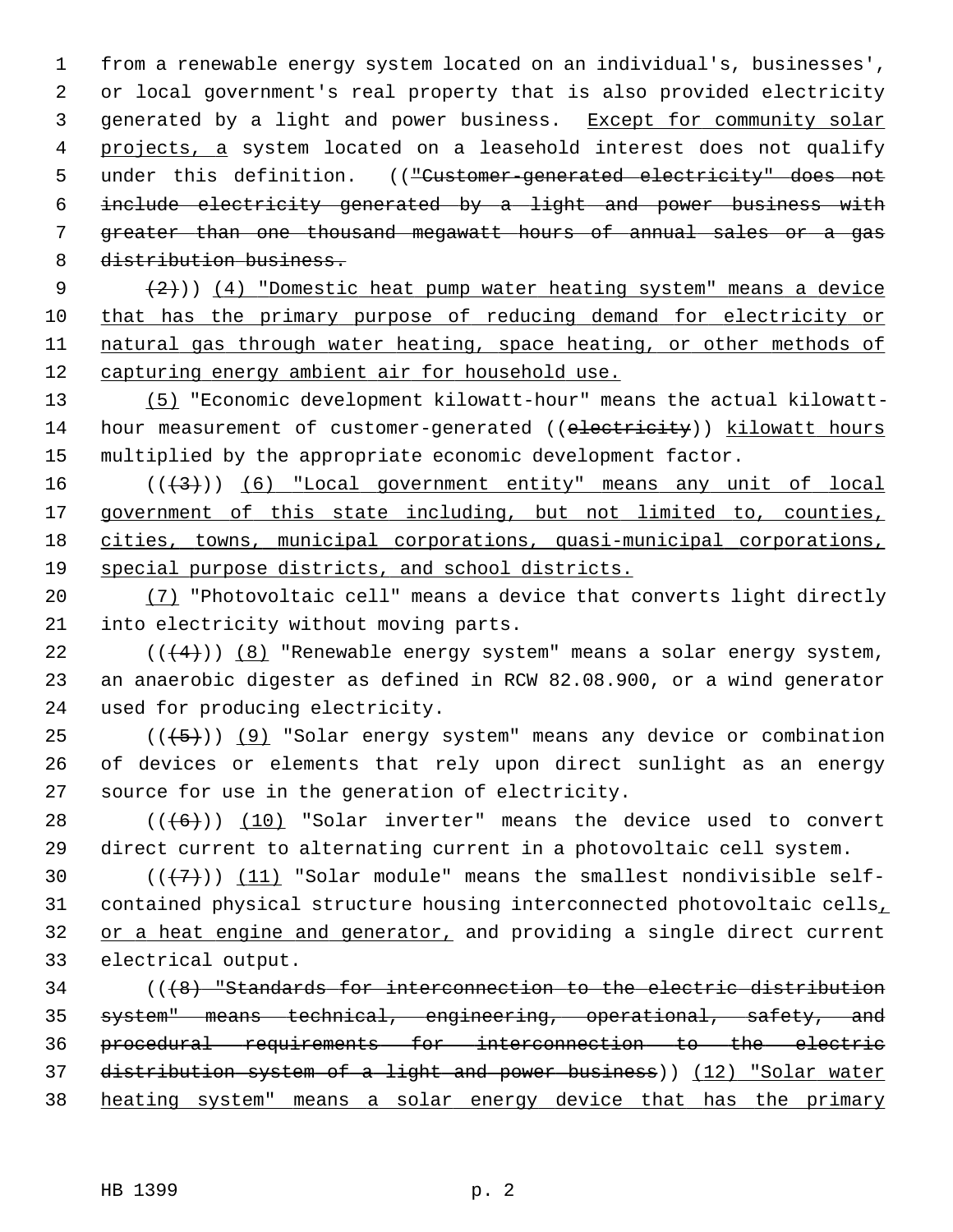purpose of reducing demand for electricity or natural gas through water heating, space heating, or other methods of capturing energy from the sun to reduce electric or natural gas consumption in a home or business, and is certified by the solar rating and certification corporation. "Solar water heating systems" do not include solar pool heating systems.

 7 **Sec. 2.** RCW 82.16.120 and 2007 c 111 s 101 are each amended to 8 read as follows:

9 (1) Any individual, business, or local governmental entity( $\left(\frac{1}{f}\right)$ 10 in the light and power business or in the gas distribution business,)) 11 may apply to the light and power business serving the situs of the 12 system, each fiscal year beginning on July 1, 2005, for an investment 13 cost recovery incentive for each kilowatt-hour ((from a customer-14 generated electricity)) generated by up to one solar electric, wind, 15 biomass, solar hot water, and domestic hot water heat pump renewable 16 energy system installed on its property that is not interconnected to 17 the electric distribution system. No incentive may be paid for 18 kilowatt-hours generated before July 1, 2005, or after June 30, 19 ((2014)) 2020, or retroactively for previously generated economic 20 development kilowatt hours.

21 (2) ((When light and power businesses serving eighty percent of the total customer load in the state adopt uniform standards for interconnection to the electric distribution system, any individual, business, or local governmental entity, not in the light and power business or in the gas distribution business, may apply to the light 26 and power business serving the situs of the system, each fiscal year, for an investment cost recovery incentive for each kilowatt-hour from a customer-generated electricity renewable energy system installed on its property that is not interconnected to the electric distribution system and from a customer-generated electricity renewable energy system installed on its property that is interconnected to the electric distribution system. Uniform standards for interconnection to the electric distribution system means those standards established by light and power businesses that have ninety percent of total requirements the same. No incentive may be paid for kilowatt-hours generated before July 1, 2005, or after June 30, 2014.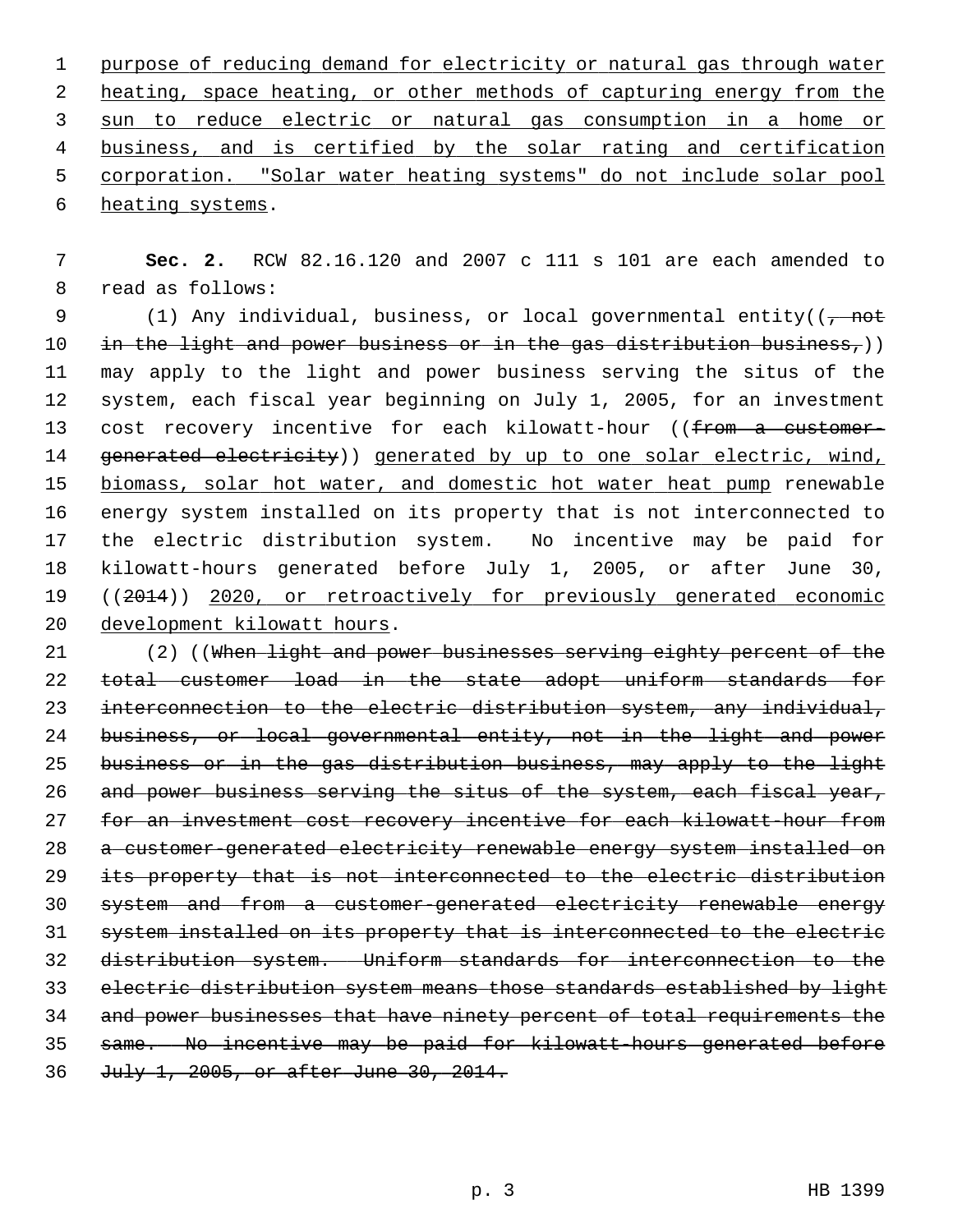1  $(3)$ ))(a) Before submitting for the first time the application for 2 the incentive allowed under this section, the applicant shall submit to 3 the department of revenue and to the climate and rural energy 4 development center at the Washington State University, established 5 under RCW 28B.30.642, a certification in a form and manner prescribed 6 by the department that includes, but is not limited to, the following 7 information:

 8 (i) The name and address of the applicant and location of the 9 renewable energy system;

10 (ii) The applicant's tax registration number;

11 (iii) That the ((electricity)) kilowatts produced by the applicant 12 meets the definition of "customer-generated ((electricity)) kilowatt 13 hours" and that the renewable energy system produces ((electricity)) 14 kilowatts with:

15 (A) Any solar inverters and solar modules manufactured in 16 Washington state;

17 (B) A wind generator powered by blades manufactured in Washington 18 state;

19 (C) A solar inverter manufactured in Washington state;

20  $(D)$  A solar module manufactured in Washington state;  $((\theta \cdot \mathbf{r}))$ 

21 (E) Solar or wind equipment manufactured outside of Washington 22 state;

23 (F) A solar water heating system or domestic hot water heat pump 24 manufactured in the state of Washington; or

25 (G) A solar water heating system or domestic hot water heat pump 26 manufactured outside of the state of Washington;

27 (iv) That  $((the)$  any electricity can be transformed or transmitted 28 for entry into or operation in parallel with electricity transmission 29 and distribution systems;

30 (v) The date that the renewable energy system received its final 31 electrical permit from the applicable local jurisdiction.

32 (b) Within thirty days of receipt of the certification the 33 department of revenue shall notify the applicant by mail, or 34 electronically as provided in RCW 82.32.135, whether the renewable 35 energy system qualifies for an incentive under this section. The 36 department may consult with the climate and rural energy development 37 center to determine eligibility for the incentive. System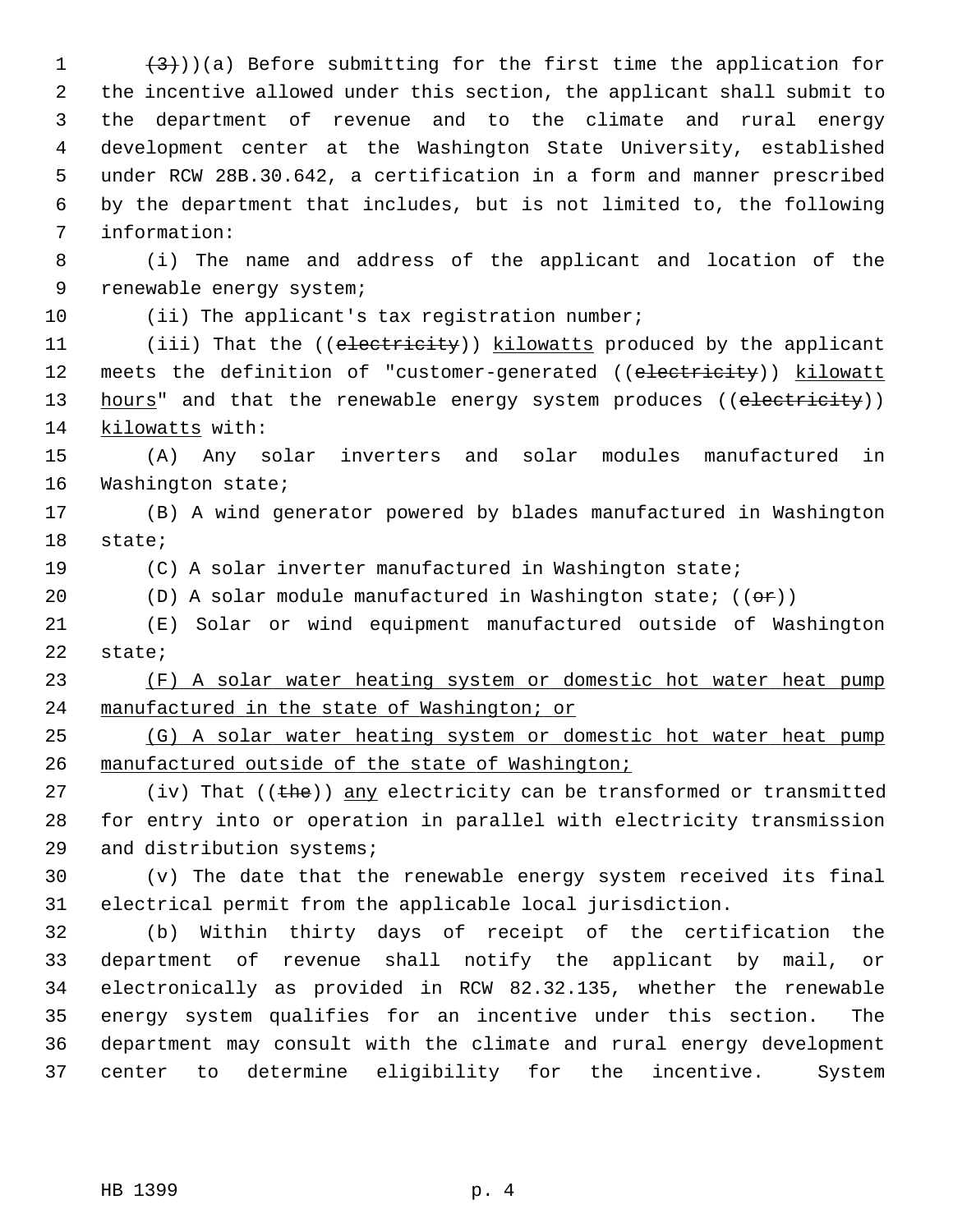1 certifications and the information contained therein are subject to 2 disclosure under RCW 82.32.330(3)(m).

 $(1 + 4)$ ) (3)(a) By August 1st of each year application for the 4 incentive shall be made to the light and power business serving the 5 situs of the system by certification in a form and manner prescribed by 6 the department that includes, but is not limited to, the following 7 information:

 8 (i) The name and address of the applicant and location of the 9 renewable energy system;

10 (ii) The applicant's tax registration number;

11 (iii) The date of the notification from the department of revenue 12 stating that the renewable energy system is eligible for the incentives 13 under this section;

14 (iv) A statement of the amount of kilowatt-hours generated by the 15 renewable energy system in the prior fiscal year.

16 (b) Within sixty days of receipt of the incentive certification the 17 light and power business serving the situs of the system shall notify 18 the applicant in writing whether the incentive payment will be 19 authorized or denied. The business may consult with the climate and 20 rural energy development center to determine eligibility for the 21 incentive payment. Incentive certifications and the information 22 contained therein are subject to disclosure under RCW 82.32.330(3)(m).

23 (c)(i) Persons receiving incentive payments shall keep and 24 preserve, for a period of five years, suitable records as may be 25 necessary to determine the amount of incentive applied for and 26 received. Such records shall be open for examination at any time upon 27 notice by the light and power business that made the payment or by the 28 department. If upon examination of any records or from other 29 information obtained by the business or department it appears that an 30 incentive has been paid in an amount that exceeds the correct amount of 31 incentive payable, the business may assess against the person for the 32 amount found to have been paid in excess of the correct amount of 33 incentive payable and shall add thereto interest on the amount. 34 Interest shall be assessed in the manner that the department assesses 35 interest upon delinquent tax under RCW 82.32.050.

36 (ii) If it appears that the amount of incentive paid is less than 37 the correct amount of incentive payable the business may authorize 38 additional payment.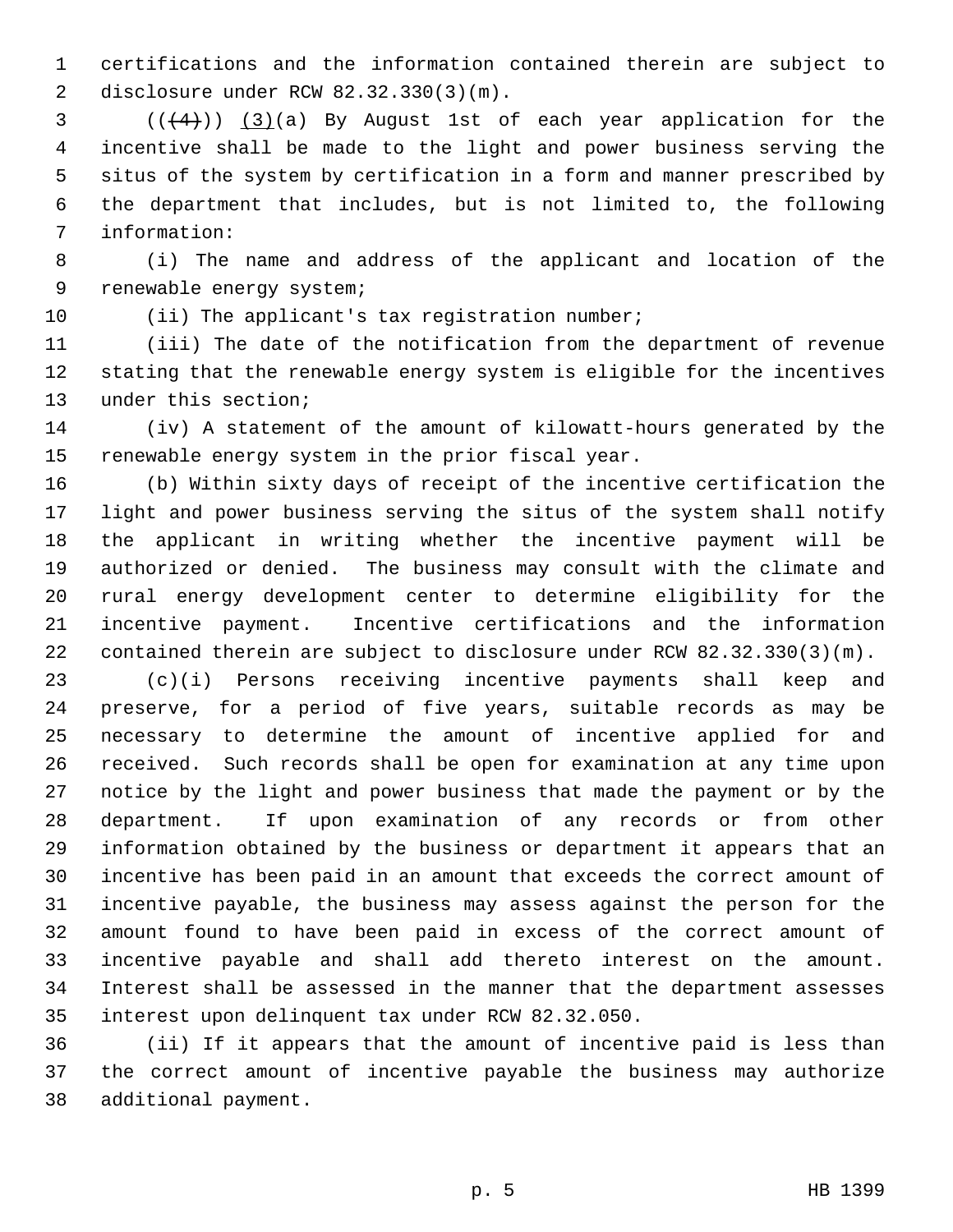1  $((+5))$   $(4)$  The investment cost recovery incentive may be paid 2 ((fifteen)) thirty cents per economic development kilowatt-hour as 3 measured by an approved monitoring device unless requests exceed the 4 amount authorized for credit to the participating light and power 5 business. For the purposes of this section, the rate paid for the 6 investment cost recovery incentive may be multiplied by the following 7 factors:

 8 (a) For customer-generated ((electricity)) kilowatt hours produced 9 using solar modules manufactured in Washington state, ((two and four-10 tenths)) one and eight-tenths;

11 (b) For customer-generated ((electricity)) kilowatt hours produced 12 using a solar or a wind generator equipped with an inverter 13 manufactured in Washington state, one and two-tenths;

14 (c) For customer-generated ((electricity)) kilowatt hours produced 15 using an anaerobic digester, or by other solar equipment or using a 16 wind generator equipped with blades manufactured in Washington state, 17 one;  $((and))$ 

18 (d) For all other customer-generated ((electricity)) kilowatt hours 19 produced by wind, eight-tenths;

20 (e) For customer-generated kilowatt hours produced by a solar hot 21 water system or a domestic hot water heat pump made in Washington, one-22 third; and

23 (f) For customer-generated kilowatt hours produced by a solar hot 24 water system or a domestic hot water heat pump not made in Washington, 25 one-fifth.

 $26$  ( $(\overline{6})$ ) (5) No individual, household, business, or local 27 governmental entity is eligible for incentives for more than two 28 thousand dollars per year, except that each participant in a community 29 solar project is eligible up to five thousand dollars per year.

30  $((+7)^{n})$  (6) If requests for the investment cost recovery incentive 31 exceed the amount of funds available for credit to the participating 32 light and power business, the incentive payments shall be reduced 33 proportionately.

 $34$  ( $(\overline{6})$ ) (7) The climate and rural energy development center at 35 Washington State University energy program may establish guidelines and 36 standards for technologies that are identified as Washington 37 manufactured and therefore most beneficial to the state's environment.